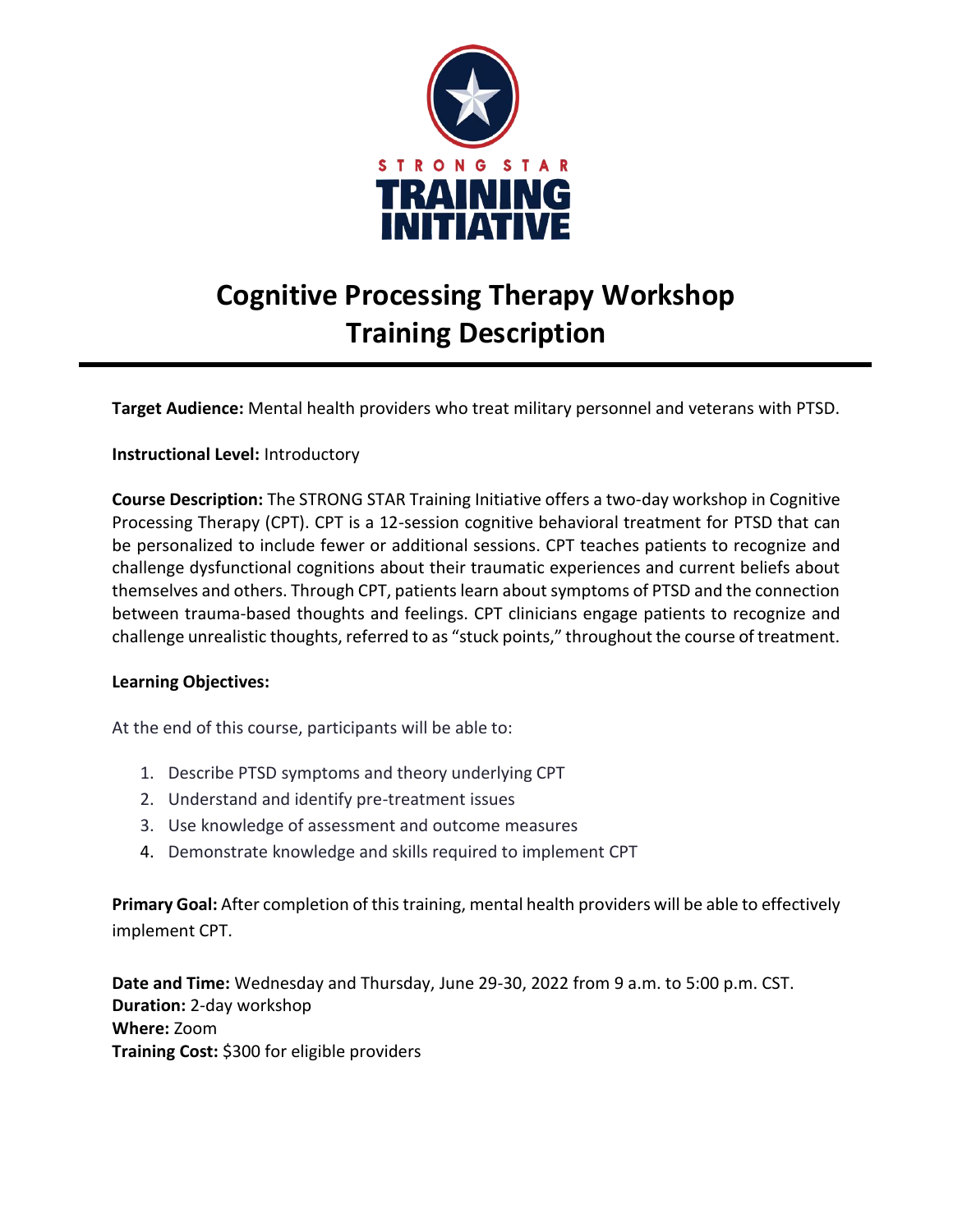## **Cognitive Processing Therapy 2-Day Workshop via Zoom AGENDA**

Please note Agenda "Time" based on Central Standard Time Zone

### **Day 1: Efficacy, Overview, and Sessions 1-3**

| $9:00$ am $-9:15$ am                | <b>Welcome and Opening Remarks</b>                |
|-------------------------------------|---------------------------------------------------|
|                                     | Barriers to Learning Cognitive Processing Therapy |
| $9:15$ am $-10:15$ am               | Research on Cognitive Processing Therapy          |
| 10:15 am $-$ 10:30 am               | <b>Break</b>                                      |
| 10:30 am $-$ 11:15 pm               | <b>CPT Theoretical Underpinnings</b>              |
| 11:15 pm $-$ 12:00 pm               | <b>Cognitive Processing Therapy Sessions</b>      |
| 12:00 pm $-$ 1:00 pm                | Lunch                                             |
| 1:00 pm $-$ 1:30 pm                 | CPT Session 1: Intro to CPT                       |
| 1:30 pm $-$ 2:00 pm                 | ROLE PLAY                                         |
| $2:00 \text{ pm} - 3:00 \text{ pm}$ | <b>CPT Session 2: Impact Statement</b>            |
| $3:00 \text{ pm} - 3:15 \text{ pm}$ | <b>Break</b>                                      |
| $3:15$ pm $-4:45$ pm                | CPT Session 3: ABC Worksheets / Socratic Dialogue |
| 4:45 pm $-$ 5:00 pm                 | Wrap-up and Q&A                                   |

## **Day 2: Efficacy, Overview, and Sessions 4-12**

| $9:00$ am $-10:15$ am               | <b>Overnight Reflections</b>                                                                        |
|-------------------------------------|-----------------------------------------------------------------------------------------------------|
|                                     | <b>CPT Session 4: Challenging Assimilation</b>                                                      |
|                                     | <b>Responsibility and Blame</b>                                                                     |
| 10:15 am $-$ 10:30 am               | <b>Break</b>                                                                                        |
| 10:30 am $-$ 11:00 am               | <b>CPT Session 5: Challenging Questions</b>                                                         |
| 11:00 am $-$ 12:00 pm               | ROLE PLAY CPT                                                                                       |
| 12:00 pm $-$ 1:00 pm                | Lunch                                                                                               |
| 1:00 pm $-2:00$ pm                  | Session 6: Patterns of Problematic Thinking & CPT Session 7<br><b>Challenging Beliefs Worksheet</b> |
| $2:00 \text{ pm} - 3:00 \text{ pm}$ | CPT Session 8: Safety, CPT Session 9: Trust, CPT Session 10: Control                                |
| $3:00 \text{ pm} - 3:15 \text{ pm}$ | <b>Break</b>                                                                                        |
| $3:15$ pm $-4:30$ pm                | CPT Session 11: Esteem & CPT Session 12: Intimacy                                                   |
| 4:30 pm $-$ 5:00 pm                 | Wrap-up and Q&A                                                                                     |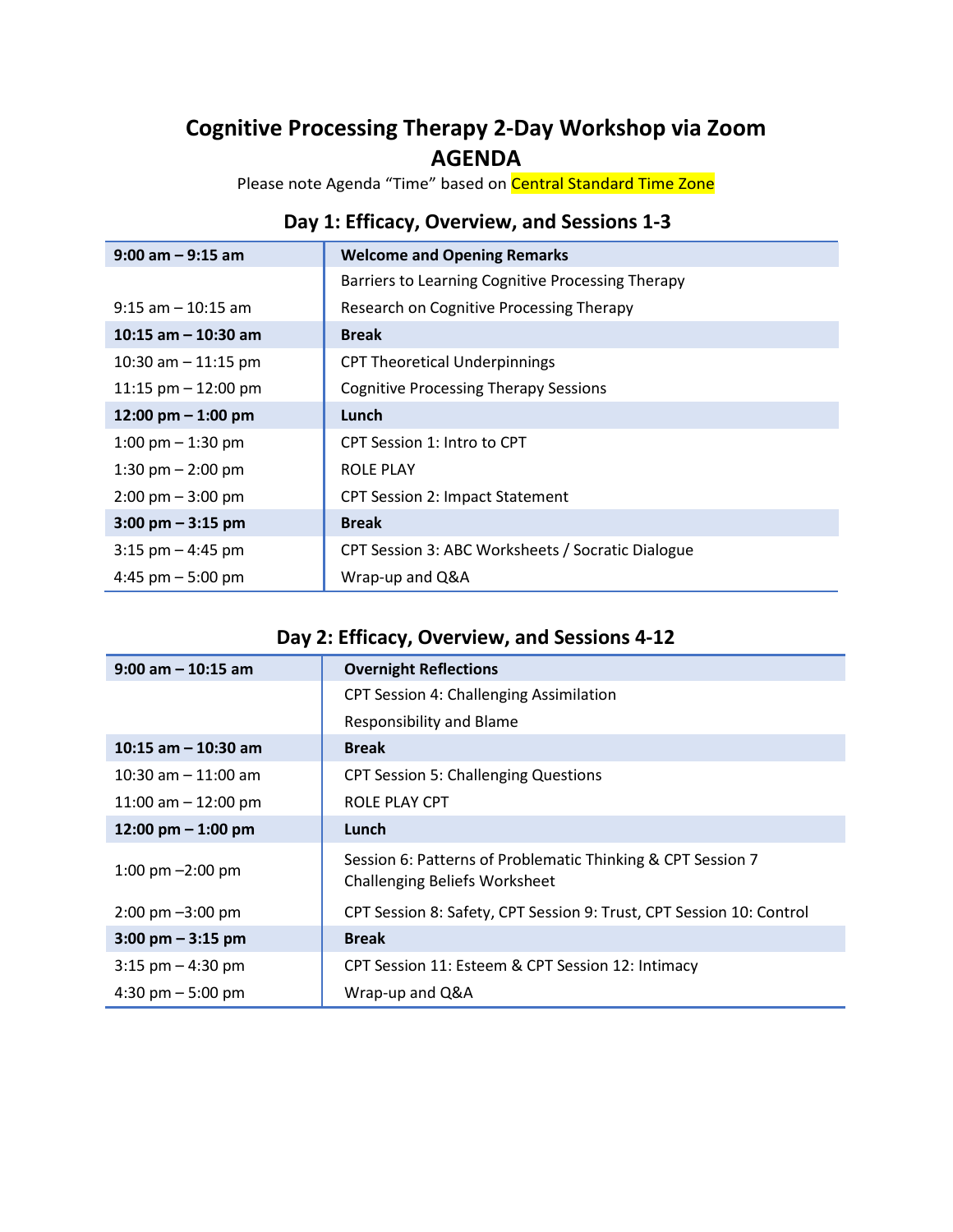# **CPT Manual**

Purchase of the CPT manual is a necessary supplement to the training and it is available online via Amazon.com:

[Cognitive Processing Therapy Treatment Manual,](https://www.amazon.com/Cognitive-Processing-Therapy-PTSD-Comprehensive/dp/1462528643/) Authors: Patricia Resick, Candice Monson, and Kathleen Chard

ISBN-13: 978-1462528646 ISBN-10: 1462528643

## **Meet the Presenter**

Katy Dondanville, PsyD, ABPP Program Director, CPT Trainer & Consultant



**Katy Dondanville, PsyD, ABPP**, is an Associate Professor and a Licensed Clinical Psychologist. She is Board Certified in Cognitive and Behavioral Psychology by the American Board of Professional Psychology. Dr. Dondanville is the Director of Research for the Fort Hood Site of the STRONG STAR Consortium and the Consortium to Alleviate PTSD. She oversees 30 faculty and staff in the delivery and evaluation of clinical intervention research for combatrelated PTSD and related conditions in collaboration with some of the world's leading clinical experts.

## **Special Accommodations**

If you require special accommodations due to a disability, please contact the STRONG STAR Training Initiative at [admin@strongstartraining.org](mailto:admin@strongstartraining.org) one week prior to the workshop so that we may provide you with appropriate service.